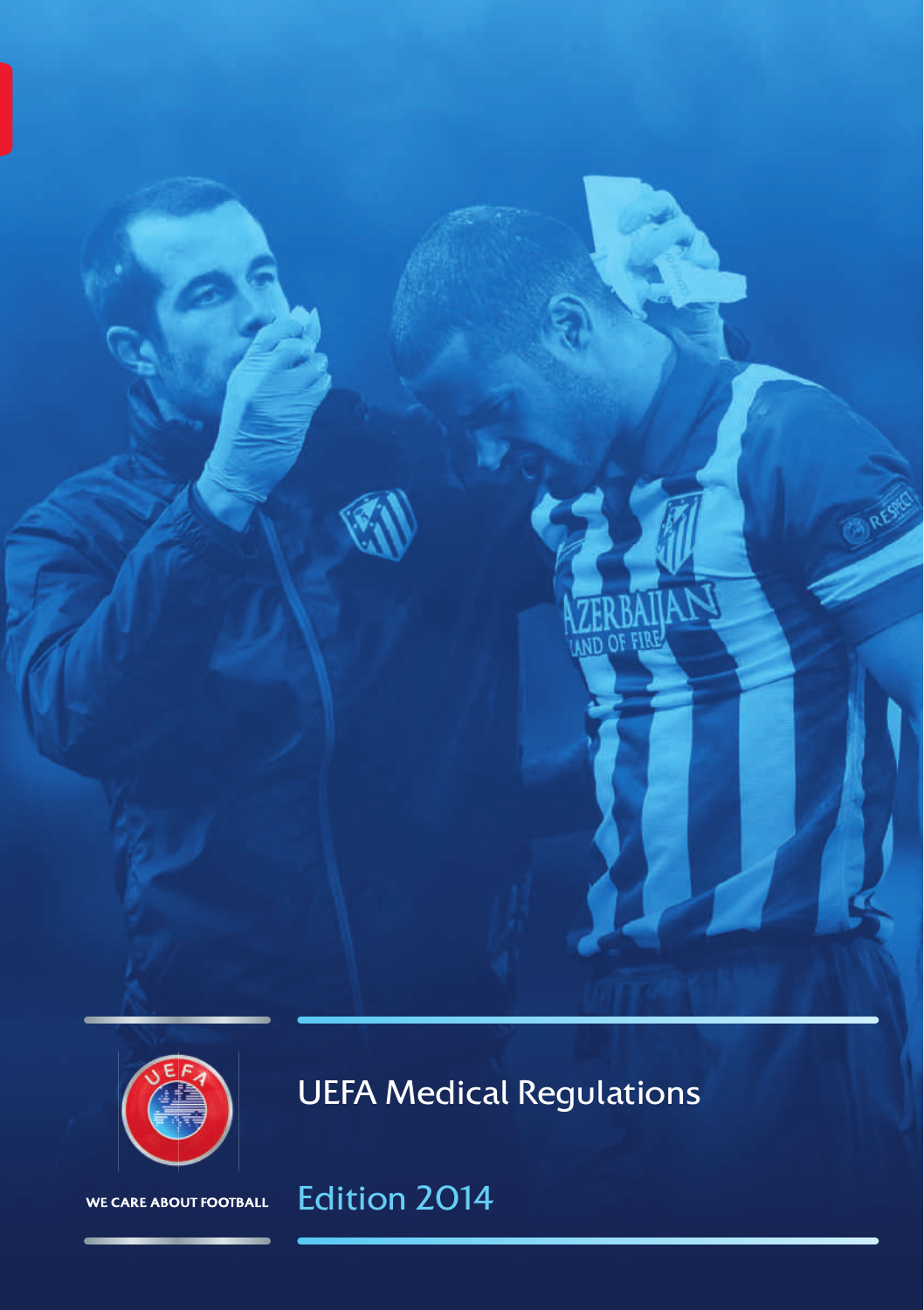## **Contents**

| Preamble                     |                                                                             | 4              |
|------------------------------|-----------------------------------------------------------------------------|----------------|
| I - General Provisions       |                                                                             | 5              |
| Article 1                    |                                                                             |                |
| Article 2                    | Scope of application<br>Definitions                                         | 5<br>5         |
|                              |                                                                             |                |
|                              |                                                                             | 7              |
| Article 3                    | Implementation in UEFA competitions                                         | $\overline{7}$ |
| Article 4                    | Personal football history                                                   | $\overline{7}$ |
| Article 5                    | Medical history and heredity                                                | $\overline{7}$ |
| Article 6                    | General medical examination                                                 | 8              |
| Article 7                    | Special cardiological examination                                           | $\overline{9}$ |
| Article 8                    | Laboratory examination                                                      | 9              |
| Article 9                    | Orthopaedic examination and functional tests                                | 10             |
| Article 10                   | Radiological examination and ultrasound scan                                | 10             |
|                              |                                                                             |                |
|                              | III - Minimum medical requirements for players, team officials, the referee | 11             |
| team and match officers      |                                                                             |                |
| Article 11                   | Minimum medical requirements                                                | 11             |
| Article 12                   | Pitchside medical equipment                                                 | 11             |
| Article 13                   | Ambulance                                                                   | 13             |
| Article 14                   | Medical staff                                                               | 14             |
| Article 15<br>Article 16     | Emergency medical room and equipment                                        | 15             |
| Article 17                   | Pre-match information provision                                             | 16             |
| Article 18                   | Pre-tournament information provision<br>Other recommended equipment         | 16<br>17       |
|                              |                                                                             |                |
| <b>IV</b> - Final Provisions |                                                                             | 18             |
| Article 19                   | Disciplinary procedures                                                     | 18             |
| Article 20                   | Authoritative version                                                       | 18             |
| Article 21                   | Adoption and entry into force                                               | 18             |
|                              |                                                                             |                |
| Index                        |                                                                             | 20             |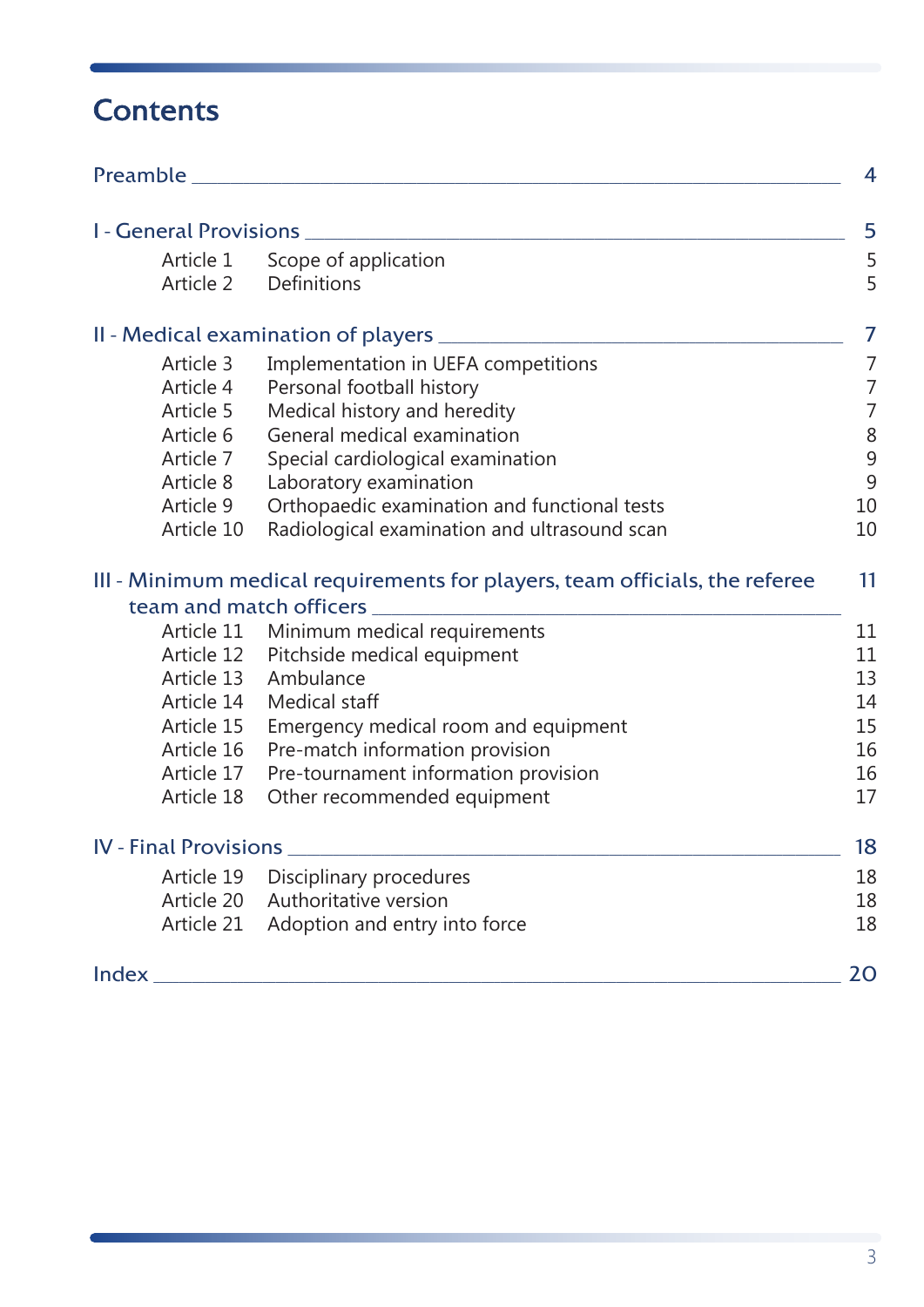## <span id="page-2-0"></span>Preamble

Based on Article 50(1) of the *UEFA Statutes*, the following regulations have been adopted.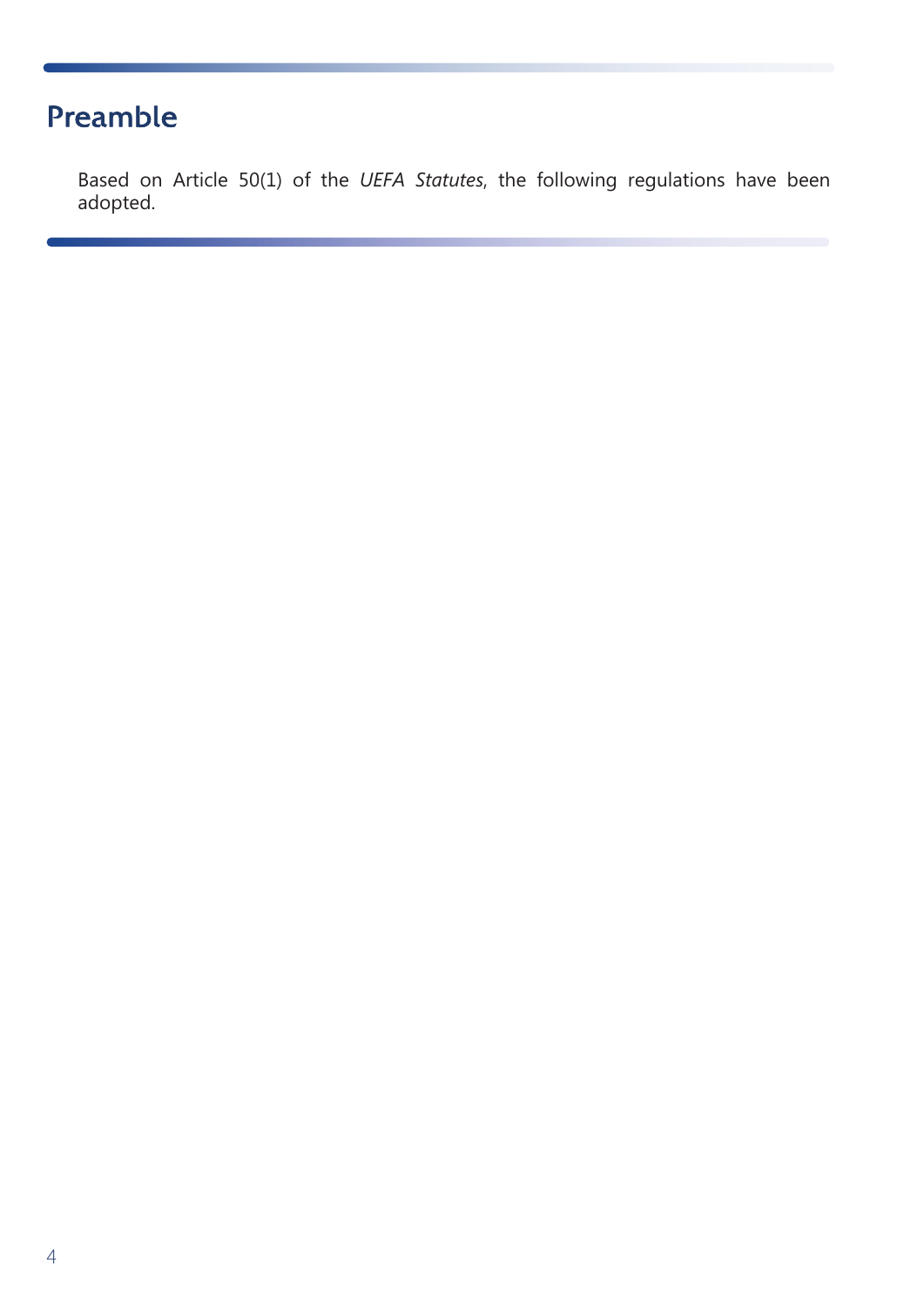## <span id="page-3-0"></span>I – General Provisions

#### Article 1 Scope of application

- 1.01 These regulations apply whenever expressly referred to by specific regulations governing a competition to be played under the auspices of UEFA.
- 1.02 They govern:
	- a. medical examinations and tests that players must undergo in order to be eligible to participate in UEFA competitions ([see Chapter II](#page-5-0));
	- b. the minimum medical requirements to be observed for UEFA competitions by the host association or club for the treatment of players, team officials, the referee team and match officers [\(see Chapter III](#page-9-0)).

#### Article 2 Definitions

- 2.01 For the purpose of these regulations, the following definitions apply:
	- advanced life support (ALS) ambulance: an ambulance equipped to provide the highest possible level of emergency medical care. As a minimum the ambulance must contain sufficient equipment for resuscitation as well as equipment with which to manage life-threatening trauma;
	- automated external defibrillator (AED): computerised device designed to provide heart defibrillation through the delivery of shock rhythms via electrodes positioned on the patient's chest;
	- electrocardiogram (ECG): test to measure the electrical activity of the heart over a period of time, primarily used to detect heart disorders;
	- emergency bag: a receptacle that can easily be transported by one person and that is large enough to contain all required pitchside medical equipment;
	- magnetic resonance imaging (MRI): imaging technique using magnetic fields and radio waves to show detailed two and three-dimensional internal views of organs and tissues in the body;
	- medical room: the room in the match stadium/hall prepared for and dedicated to the medical treatment of players, team officials, referee team and match officers;
	- one-leg hop test: a horizontal single one leg hop test for distance which assesses the function and integrity of the knee, which is often applied following anterior cruciate ligament (ACL) injuries;
	- paramedic: a qualified medical official trained to provide ALS treatment as well as to recognise and manage life-threatening trauma;
	- pitchside emergency doctor: a physician who holds a valid ALS qualification recognised in his country of employment;
	- stadium/hall medical coordinator: person with overall responsibility for the provision of medical services within a stadium/hall for a match;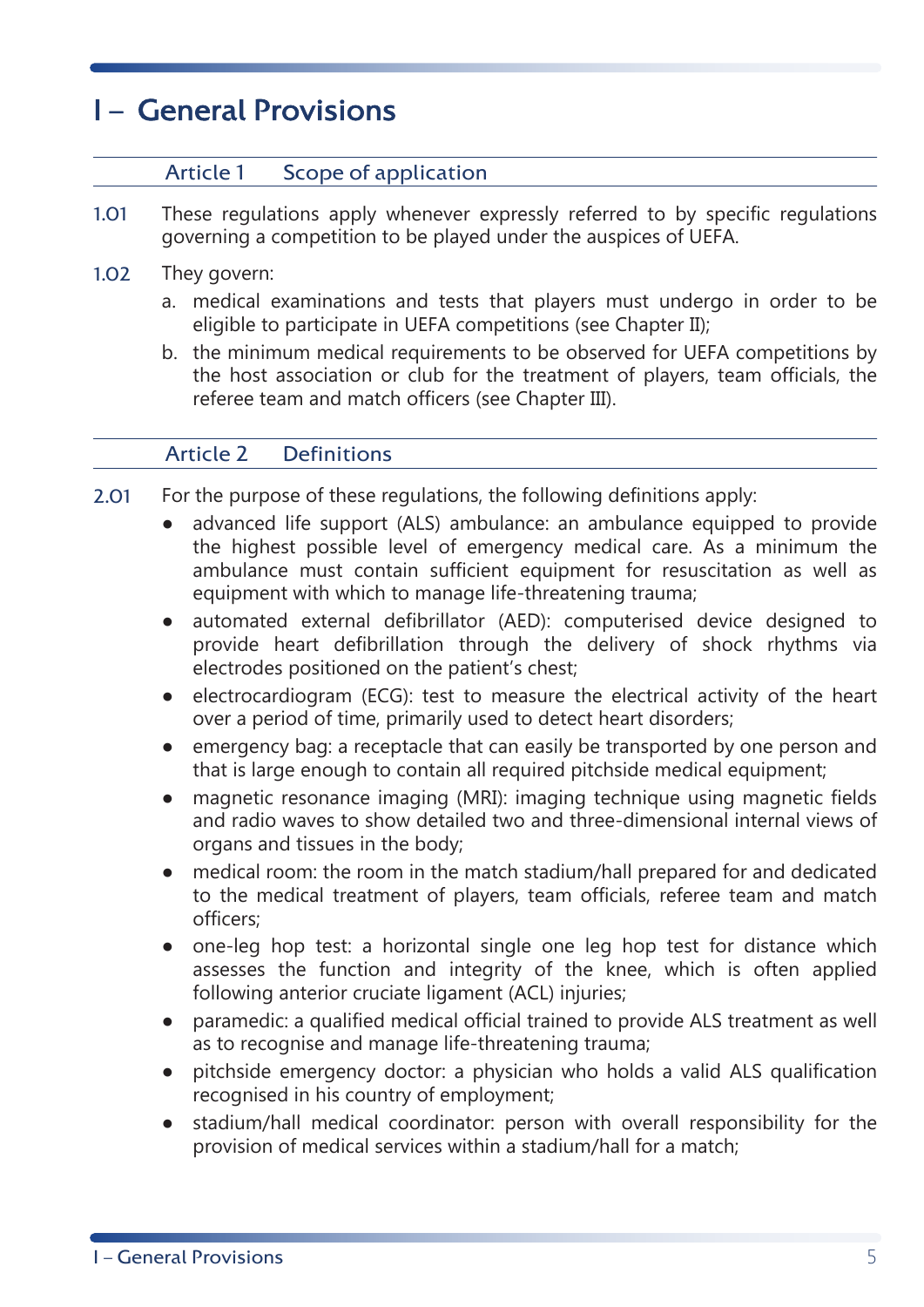- stand on one leg eyes closed (SOLEC) test: a test of balance function, used following rehabilitation, for which the patient is assessed standing in a circle on one leg with eyes closed while the balance time is measured;
- therapeutic use exemption (TUE): exemption based on a documented medical file and obtained before use or possession of a substance or method that would otherwise be prohibited by the *World Anti-Doping Code*.
- 2.02 In these regulations, the use of the masculine form refers equally to the feminine.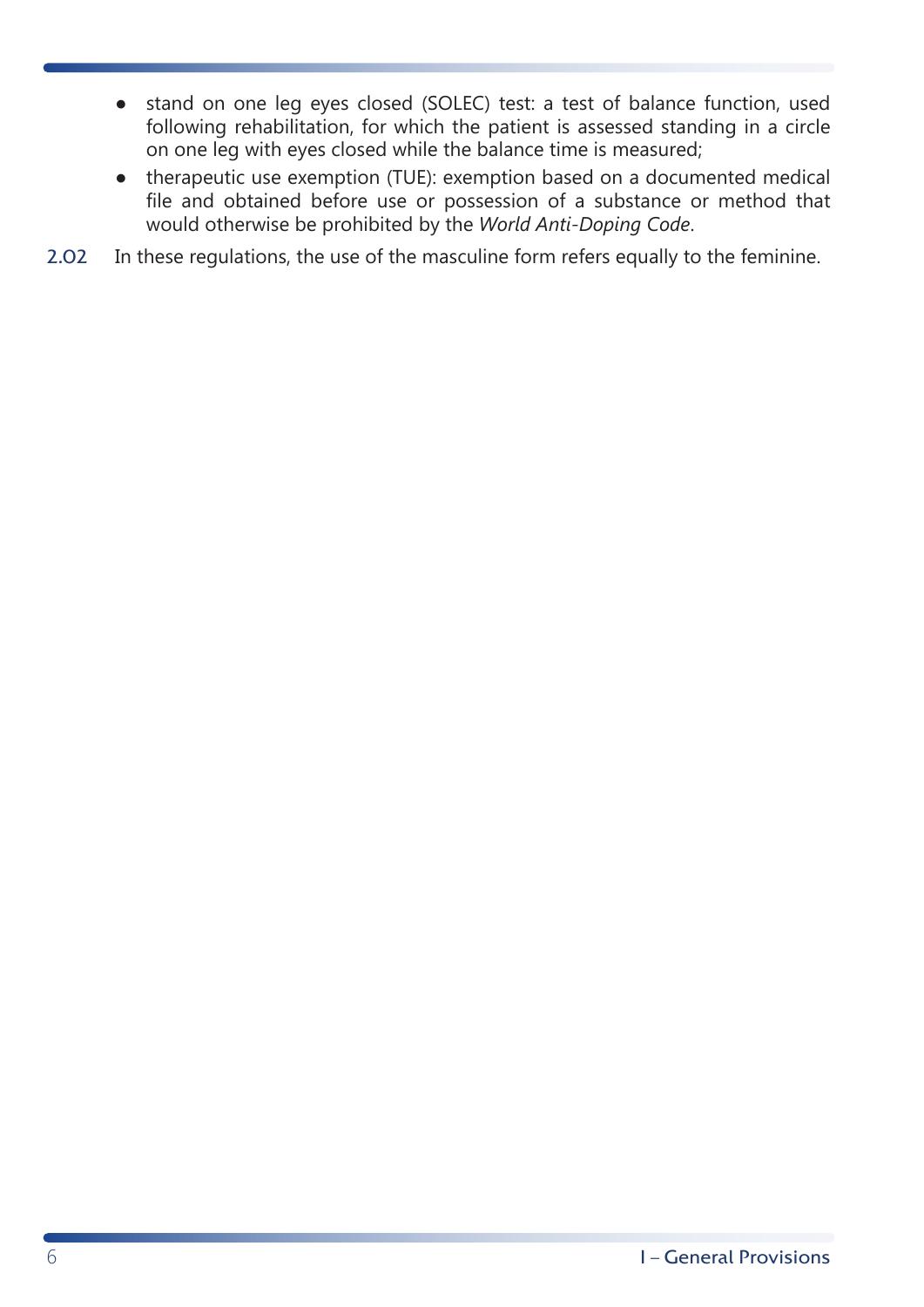## <span id="page-5-0"></span>II – Medical examination of players

#### Article 3 Implementation in UEFA competitions

- 3.01 The examinations and tests set out in this chapter are strongly recommended for all matches in any UEFA competition, but are mandatory only:
	- a. for the whole competition in the UEFA Champions League, UEFA Europa League, UEFA Super Cup and UEFA Youth League;
	- b. in the final rounds of the UEFA European Football Championship, UEFA European Under-21 Championship, UEFA European Under-19 Championship, UEFA European Under-17 Championship, UEFA European Women's Championship, UEFA European Women's Under-19 Championship, UEFA European Women's Under-17 Championship, UEFA European Futsal Championship and UEFA Regions' Cup.
- 3.02 Where examinations or tests are mandatory, they must be completed before the start of the competition and must be updated annually.

#### Article 4 Personal football history

- 4.01 A player's personal football history represents the basis for his medical examination. This should be documented and kept up to date throughout the player's career. UEFA recommends as best practice to record:
	- a. the total number of matches played in the previous season (including friendly matches);
	- b. the player's dominant leg;
	- c. the player's playing position.

#### Article 5 Medical history and heredity

- 5.01 A player's general medical history and heredity are the starting points for his medical record. The outcome of the following checks must be kept up to date.
- 5.02 Details of the following in the player's first-generation family (parents, brothers and sisters) must be recorded:
	- a. hypertension, stroke
	- b. heart conditions including sudden cardiac death
	- c. vascular problems including varicose veins, deep venous thrombosis
	- d. diabetes
	- e. allergies, asthma
	- f. cancer, blood diseases
	- g. chronic joint or muscle problems
	- h. hormonal problems.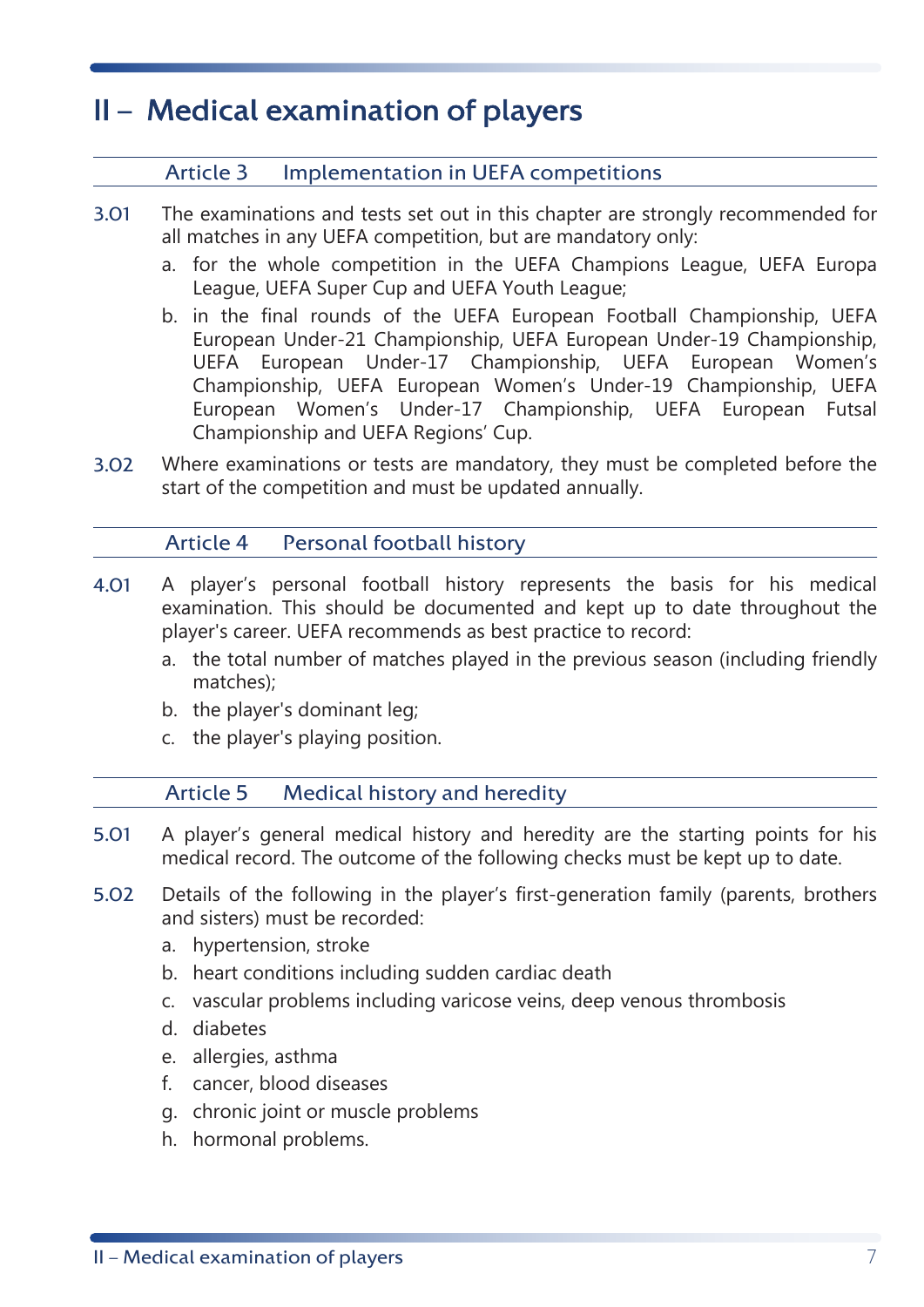- <span id="page-6-0"></span>5.03 The player's medical history must also contain details of the following, as applicable:
	- a. heart problems, arrhythmia, syncope
	- b. concussion
	- c. allergies, asthma
	- d. recurrent infections
	- e. other major diseases
	- f. major injuries causing surgery, hospitalisation and/or absence from football of more than one month.
- 5.04 If the player is suffering from the following complaints, these must be recorded:
	- a. general (muscle or joint) pain
	- b. chest pain, dyspnoea, palpitation, arrhythmia
	- c. dizziness, syncope
	- d. flu-like symptoms including coughing and expectoration
	- e. loss of appetite, weight loss
	- f. sleeplessness
	- g. gastrointestinal upset.
- 5.05 The following information regarding any medication and supplements that a player is currently taking must be documented:
	- a. the name of the specific medication currently being taken;
	- b. evidence that a TUE has been granted (if required) from the correct authority and for which period it is valid;
	- c. details of any nutritional supplements being taken.
- 5.06 A vaccination record, including dates, must be available. Vaccination against tetanus and hepatitis A and B are strongly recommended.

#### Article 6 General medical examination

- 6.01 The examinations of each player completed by a doctor must obtain the following information or test the function of the following body parts:
	- a. height
	- b. weight
	- c. blood pressure (to ensure the validity of continuous testing, it is recommended to always use the same arm, and to specify this in the player's medical records.)
	- d. head and neck (including eyes, nose, ears, teeth, throat, thyroid gland)
	- e. lymph nodes
	- f. chest and lungs (inspection, auscultation, percussion, inspiratory and expiratory chest expansion)
	- g. heart (sounds, murmurs, pulse, arrhythmias)
	- h. abdomen (including hernia, scars)
	- i. blood vessels (e.g. peripheral pulses, vascular murmurs, varicose veins)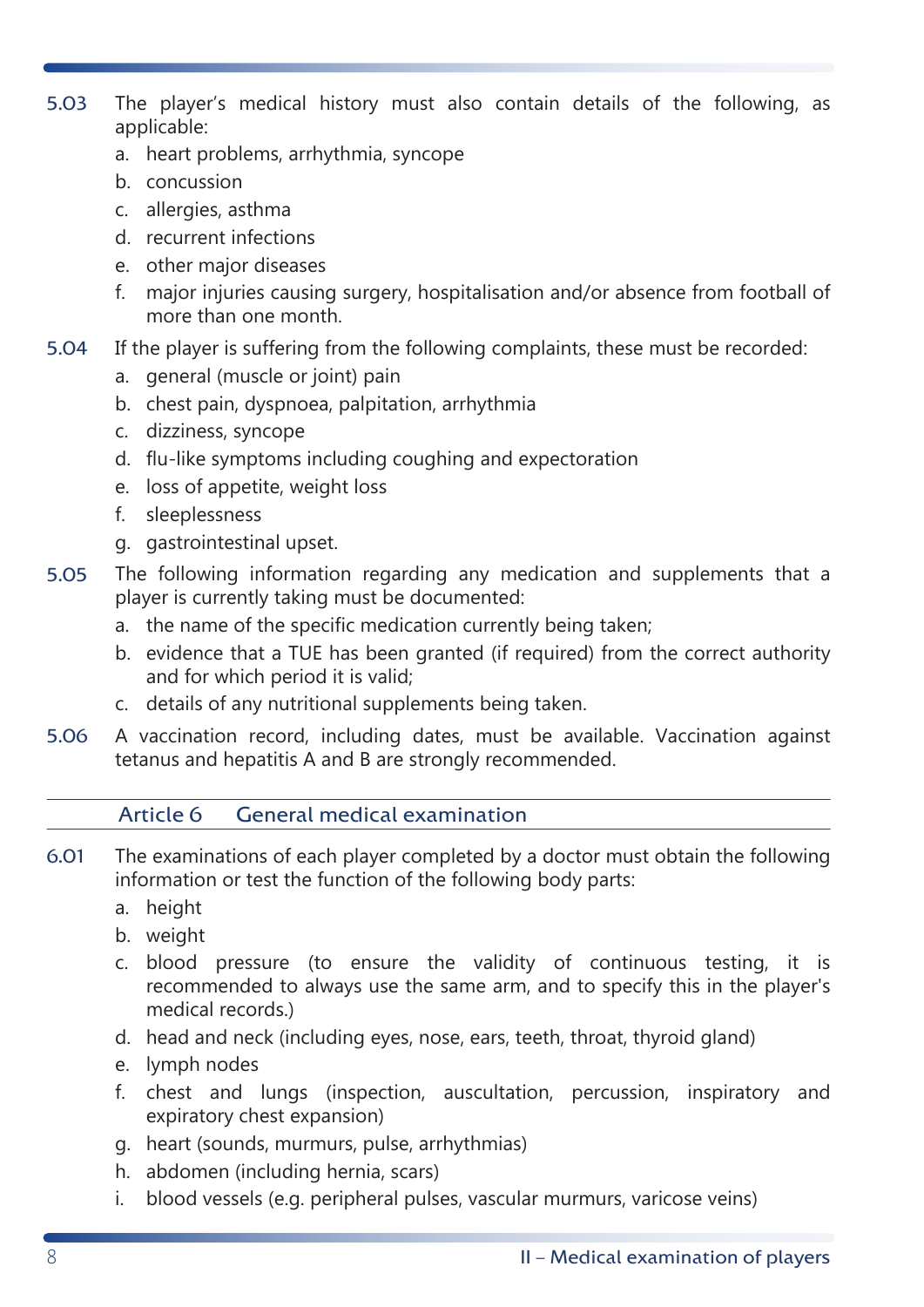- <span id="page-7-0"></span>j. skin (general inspection)
- k. nervous system (e.g. reflexes, sensory abnormalities)
- l. motor system (e.g. weakness, atrophy).

#### Article 7 Special cardiological examination

- 7.01 As a principle, a standard 12-lead ECG and an echocardiography must be performed at the earliest opportunity during a player's career and in particular if indicated by clinical examination. If indicated from the medical history, or if a new clinical event occurs, it is recommended to perform the tests on a regular basis, including an exercise ECG and an echocardiography. All results must be included in the player's medical records.
- 7.02 All players must undergo a standard 12-lead ECG and an echocardiography before their 21st birthday at the latest. Players older than 21 who do not yet have an ECG and echocardiography in their personal medical records must also undergo these tests.

#### Article 8 Laboratory examination

- 8.01 Comprehensive laboratory screening must be conducted with the informed consent of the player and in accordance with national legislation (on confidentiality, discrimination, etc.). This screening must include:
	- a. blood count (haemoglobin, haematocrit, erythrocytes, leukocytes, thrombocytes) and
	- b. a urine test ("dipstick test" to determine levels of protein and sugar).
- 8.02 Tests of/for the following should also be conducted as a minimum:
	- a. sedimentation rate
	- b. C-reactive protein (CRP)
	- c. blood fats (cholesterol, HDL and LDL cholesterol, triglycerides)
	- d. glucose
	- e. uric acid
	- f. creatinine
	- g. aspartate amino-transferase
	- h. alanine amino-transferase
	- i. gamma-glutamyl-transferase
	- j. creatine kinase
	- k. potassium
	- l. sodium
	- m. magnesium
	- n. iron
	- o. ferritin
	- p. blood group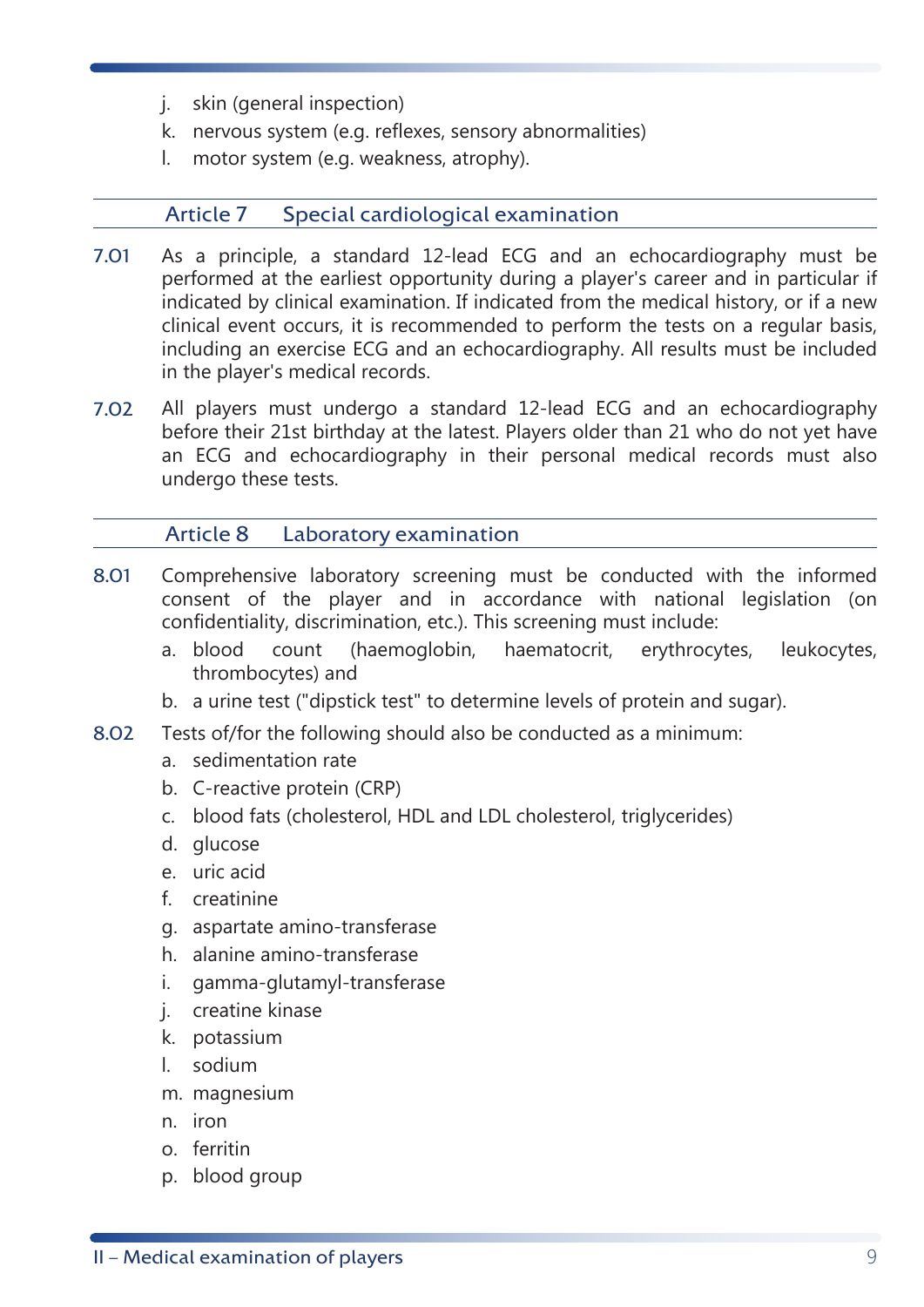- <span id="page-8-0"></span>q. HIV
- r. hepatitis.

#### Article 9 Orthopaedic examination and functional tests

- 9.01 Common sports medical examinations of the following areas must be conducted:
	- a. the spinal column: inspection and functional examination (tenderness, pain, range of movement)
	- b. the shoulder: pain, mobility and stability
	- c. the hip, groin and thigh: pain and mobility
	- d. the knee: pain, mobility, stability and effusion
	- e. the lower leg: pain (shin splint syndrome, Achilles tendon)
	- f. the ankle and foot: pain, mobility, stability and effusion.
- 9.02 Tests of the following should also be conducted as part of the rehabilitation of injured players:
	- a. range of motion and muscle tightness in the
		- i. adductors
		- ii. hamstrings
		- iii. iliopsoas
		- iv. quadriceps
		- v. gastrocnemius
		- vi. soleus;
	- b. muscle strength (one-leg hop test);
	- c. muscle balance (SOLEC test).
- 9.03 In addition, running tests are advised to exclude spondylolysis and spondylolisthesis.

Article 10 Radiological examination and ultrasound scan

- 10.01 If indicated by the clinical and functional findings of the medical examination, a radiological examination including ultrasound scan, X-ray and MRI may be appropriate.
- 10.02 If any of the above are performed, particularly after injury, details must be included in the player's medical records.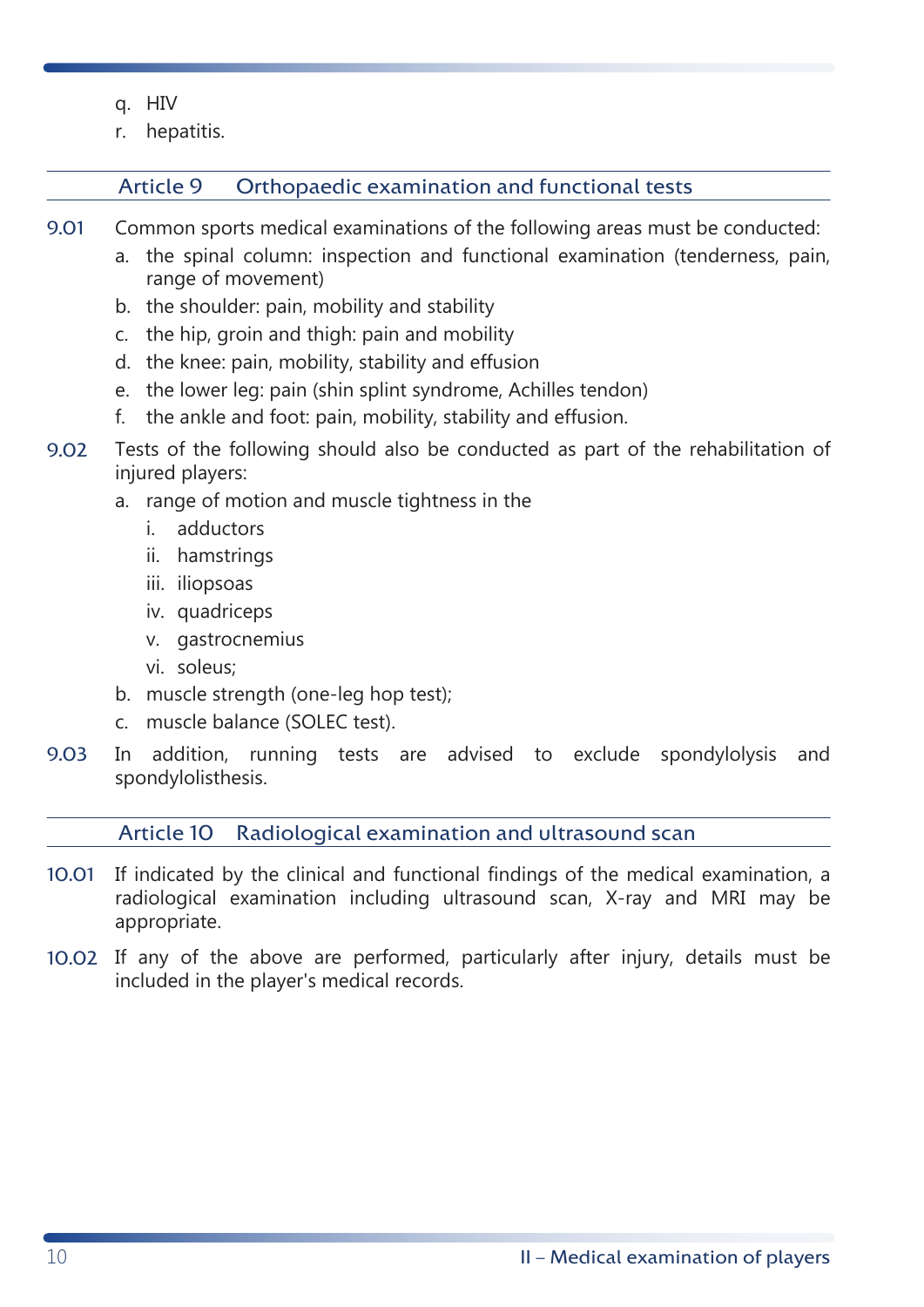## <span id="page-9-0"></span>III – Minimum medical requirements for players, team officials, the referee team and match officers

#### Article 11 Minimum medical requirements

- 11.01 The minimum medical requirements set out in this chapter must be provided for all UEFA competitions by the host club/association for the treatment of players, team officials, the referee team and match officers.
- 11.02 Whenever medication set out in this chapter is required and is not allowed in a country, equivalent medication that performs the same function must be provided instead.

#### Article 12 Pitchside medical equipment

12.01 The following medical equipment, which should be provided in an emergency bag distinct from the one required [by Paragraph 13.02](#page-11-0), must be available at pitchside on matchday in all UEFA competitions and on matchday -1 in all UEFA competitions where teams train at the same stadium/hall as the matchday stadium/hall:

Airway and cervical spine

- a. handheld suction device
- b. respiratory resuscitators with masks and airways (this must include nasopharyngeal airways, oropharyngeal airways and laryngeal mask airways, each with a choice of sizes appropriate for the player group, together with a tie or tape)
- c. lubricant
- d. cervical collar set/rigid neck brace Breathing
- e. stethoscope
- f. pulse oximeter
- g. oxygen/trauma mask and tubing
- h. pocket mask
- i. bag valve mask
- j. spacer device for bronchodilators
- k. portable oxygen cylinder (minimum 15l/min. for 20 minutes) Circulation
- l. infusion equipment with administration sets and solutions
- m. defibrillator (AED)
- n. blood pressure monitor with cuff size(s) appropriate for the player group
- o. blood sugar gauge and/or blood sugar test sticks Other equipment (small)

11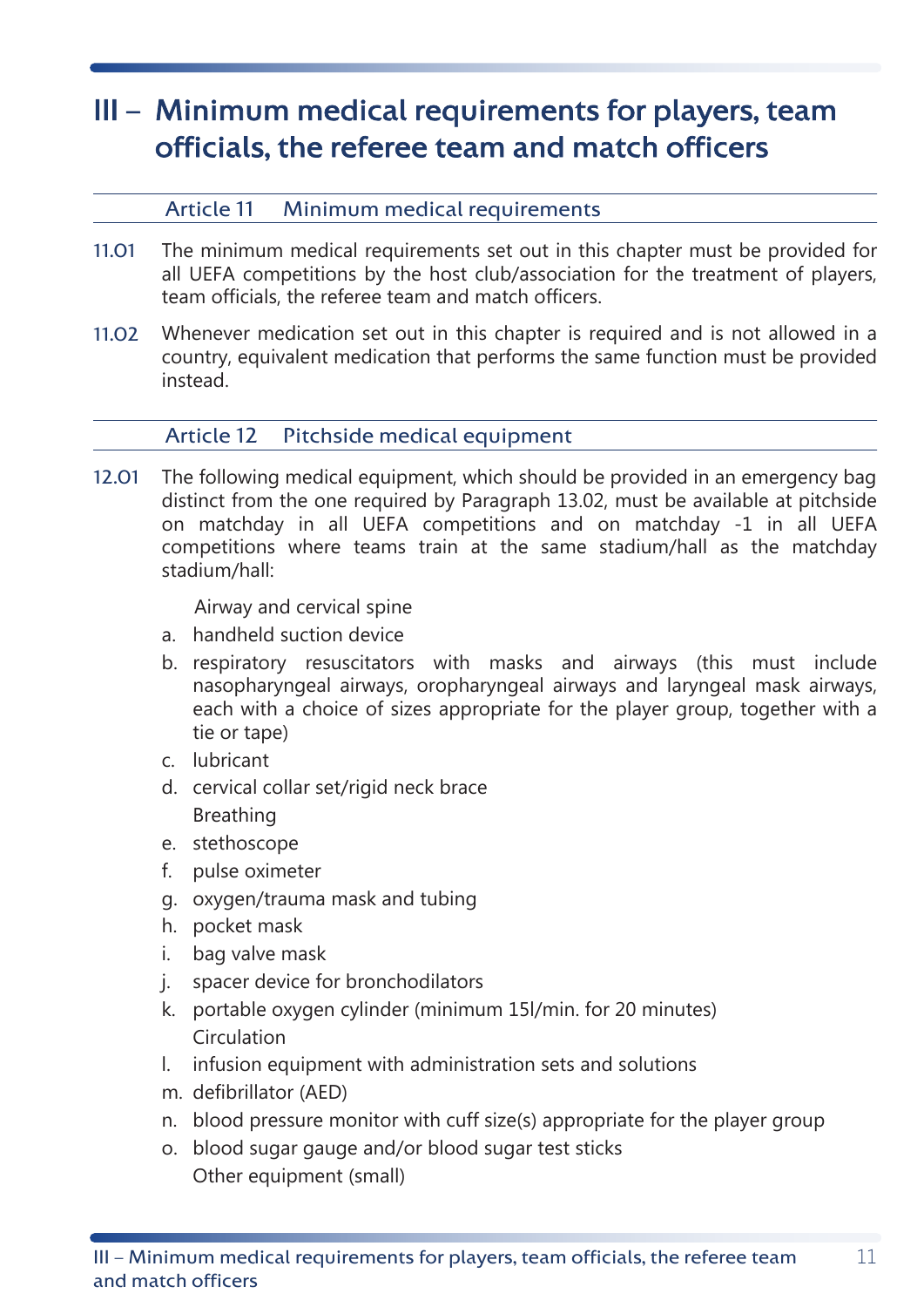- p. tourniquet
- q. adhesive fixing materials
- r. pupil lamp
- s. IV cannula of various gauges (e.g. 18G and 14G)
- t. strong (heavy-duty) scissors
- u. disinfection equipment (e.g. alcohol swabs to clean the skin)
- v. disposable gloves
- w. sharps box
- x. protective goggles.
- 12.02 The following emergency drugs must also be provided in the medical bag:
	- a. Adrenaline 1:10,000 injection
	- b. antihistamine (Chlorpheniramine)
	- c. hydrocortisone
	- d. benzodiazepines (e.g. sublingual diazepam or diazemuls injection), where doctor is licensed to carry this medication
	- e. cardiac lifesaving drugs (including cardiac stimulants and anti-arrhythmic drugs (e.g. amiodarone/lidocaine injection))
	- f. epipen or anapen
	- g. bronchodilators (e.g. salbutamol inhaler)
	- h. Glyceryl Trinitrate spray
	- i. glucose tablets/gel
	- j. emergency diabetes drugs (e.g. glucagon)
	- k. antiemetics (e.g. stemetil injection).
- 12.03 The following large equipment must also be available at pitchside on matchday in all UEFA competitions and on matchday -1 in all UEFA competitions where teams train at the same stadium/hall as the matchday stadium/hall:
	- a. one spinal board, scoop stretcher or vacuum mattress, with compatible fixing equipment (side head supports and straps) to permit adequate and safe evacuation from the field;
	- b. box splints for the fixation of limbs.
- 12.04 The following items should also be available at pitchside:
	- a. cricothyrotomy set with disposable scalpel
	- b. intubation equipment
	- c. anti-hypertensive drugs
	- d. basket stretcher
	- e. defibrillator with external pacing and CO2 monitors for use in place of the defibrillator listed [in Paragraph 12.01](#page-9-0), where available.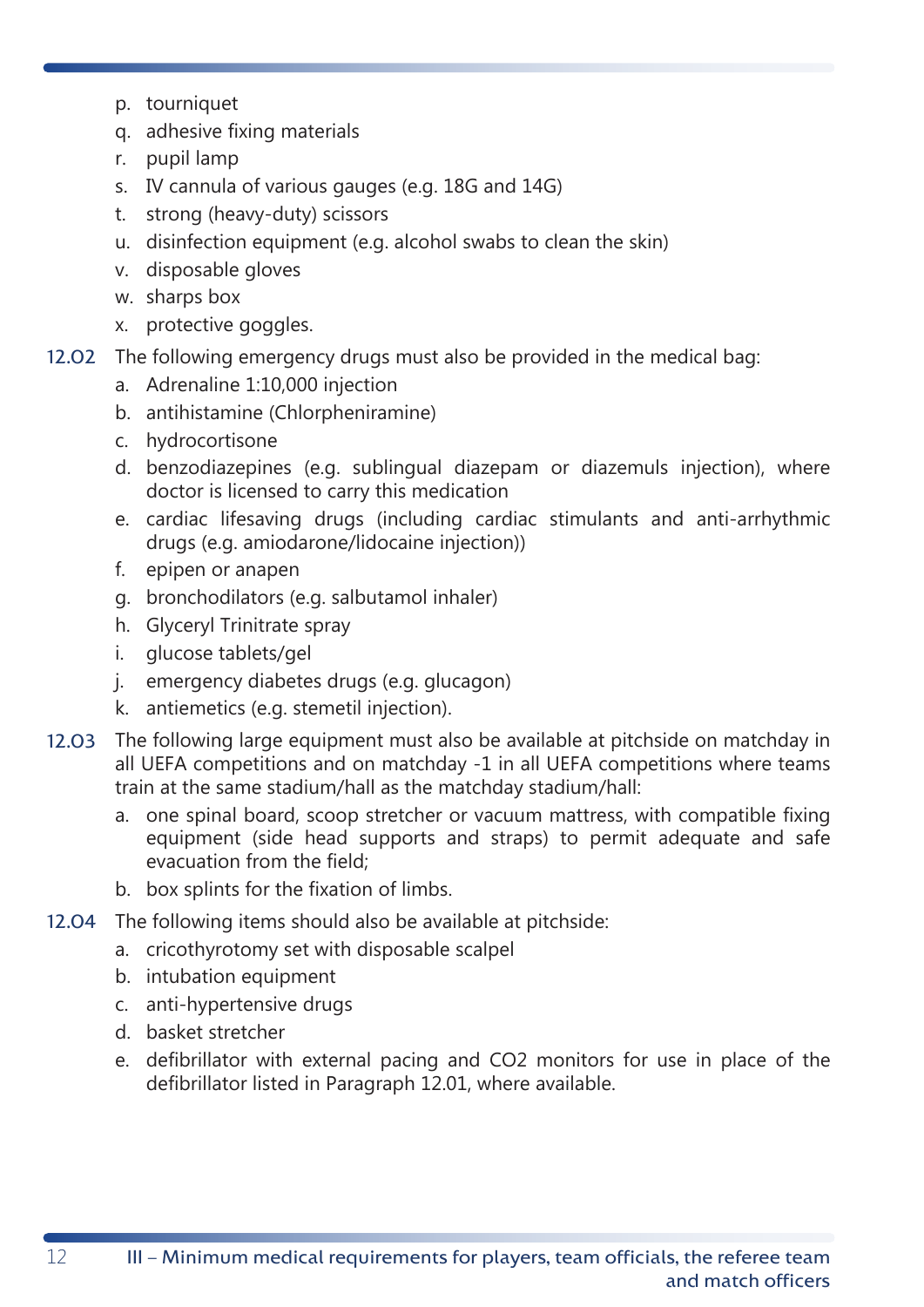#### Article 13 Ambulance

- <span id="page-11-0"></span>13.01 One fully equipped ALS ambulance, staffed by at least one paramedic, must be present for the sole use of the players, team officials, referee team and match officers:
	- a. on matchday at the stadium/hall in all UEFA competitions;
	- b. for matchday -1 training sessions in the UEFA Champions League, UEFA Europa League, UEFA Super Cup, UEFA European Football Championship and UEFA European Under-21 Championship, when teams train at the same stadium as the matchday stadium.
- 13.02 The ambulance must contain a fully equipped emergency bag containing a portable oxygen cylinder (minimum 15l/min. for 20 minutes) and an AED defibrillator and be positioned in an area that best permits quick egress from the pitch area and/or dressing rooms for emergency medical evacuation. It must be in position:
	- a. 1.5 hours before the match starts until 1 hour after the end of the match;
	- b. 0.5 hours before the first matchday -1 training session until 0.5 hours after the end of the last training session.
- 13.03 The location of this ambulance must be confirmed by the host club/association to the team doctors on their arrival at the stadium/hall.
- 13.04 For matchday -1 training sessions in competitions other than the UEFA Champions League, UEFA Europa League, UEFA Super Cup, UEFA European Football Championship and UEFA European Under-21 Championship, the host club/association must ensure that an ALS ambulance, staffed by at least one paramedic, is available at a suitable location to permit emergency medical evacuation from the venue without delay.
- 13.05 For all other training sessions held in connection with a UEFA match or tournament the host club/association should ensure that an ALS ambulance, staffed by at least one paramedic, is available at a suitable location to permit emergency medical evacuation from the venue without delay.
- 13.06 Where ambulances are required at the stadium/hall, private ambulances should be used when public ones cannot be guaranteed, in order to secure the presence of the ambulance for the required duration.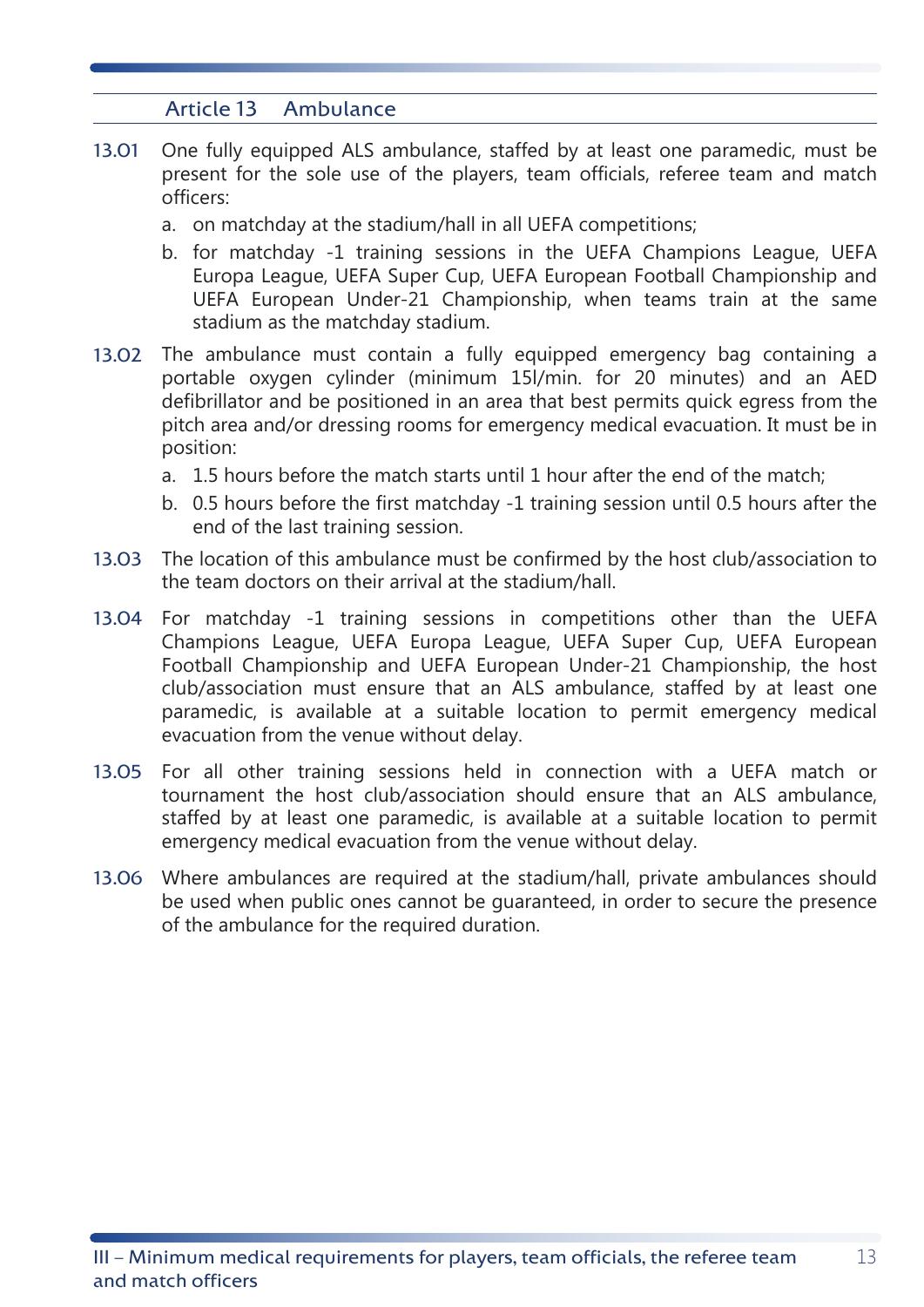#### Article 14 Medical staff

- <span id="page-12-0"></span>14.01 The host club/association is responsible for ensuring that one pitchside emergency doctor and one stretcher team are present and in position from at least the point at which the teams arrive at the stadium/hall and until their departure:
	- a. on matchday in all UEFA competitions;
	- b. on matchday -1 in the UEFA Champions League, UEFA Europa League, UEFA Super Cup, UEFA European Football Championship and UEFA European Under-21 Championship, when teams train at the same stadium as the matchday stadium.
- 14.02 The pitchside emergency doctor must have a good knowledge of English.
- 14.03 The pitchside emergency doctor:
	- a. performs the role of medical coordinator for the stadium/hall unless a specific medical coordinator is also provided;
	- b. is responsible for ensuring that the required pitchside medical equipment is present;
	- c. is responsible for the treatment of players, team officials, the referee team and match officers only;
	- d. must arrive at the stadium/hall in enough time to prepare equipment and medical services so that they are available and operational from when the teams arrive at the venue until their departure;
	- e. must know the stadium medical plan and the local medical infrastructure;
	- f. must familiarise himself before the match/training session with the specific types/brands of equipment provided, such as the defibrillator, airway and breathing equipment.
- 14.04 The pitchside emergency doctor role can be performed by the home team doctor, provided that:
	- a. the team doctor holds a valid ALS qualification recognised in his country of employment;
	- b. another official from the host club/association is appointed to facilitate emergency medical evacuation from the stadium/hall without delay.
- 14.05 The stretcher team must be composed of at least two trained carriers, who must:
	- a. have a recognised first aid qualification;
	- b. have previous stretcher-carrying experience;
	- c. be physically fit enough to safely transport an injured player or official on the stretcher.
- 14.06 Two stretcher teams consisting of two trained carriers for each team should be provided on matchday for all matches.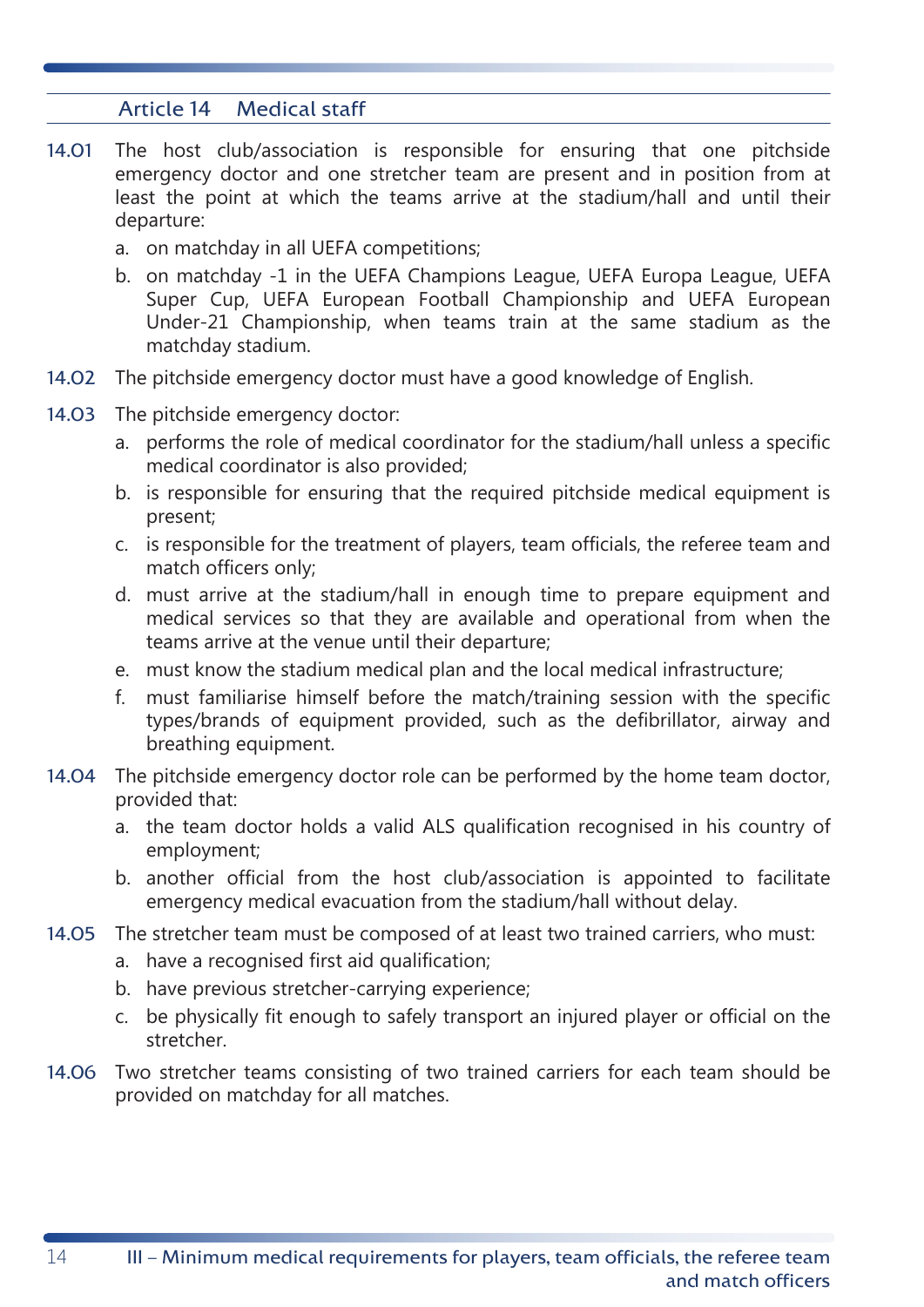#### Article 15 Emergency medical room and equipment

- <span id="page-13-0"></span>15.01 An emergency medical room must be provided for all matches in UEFA competitions. This medical room must be located close to the dressing rooms (on the same level) and must contain the following equipment:
	- a. examination and treatment table/couch
	- b. two chairs
	- c. suture materials of more than one filament size (e.g. 2-0, 3-0 and 5-0)
	- d. suture packs
	- e. sharps box
	- f. hand gel
	- g. dressing packs
	- h. urine rapid analysis dipsticks
	- i. copy of the current WADA Prohibited List
	- j. ice and plastic bags
	- k. local anaesthetics (e.g. lidocaine 2% and/or ropivacaine)
	- l. mirror
	- m. bright light
	- n. syringes
	- o. needles
	- p. tongue depressors
	- q. foil blankets
	- r. penlight
	- s. alcohol swabs
	- t. gloves (sterile and non-sterile)
	- u. bandages
	- v. wound cleaning solution.
- 15.02 The medical room should be large enough to allow stretcher access and should also include the following items:
	- a. stethoscope
	- b. nebuliser mask
	- c. opthalmoscope and auroscope
	- d. nasal tampons
	- e. prescription pad
	- f. anti-histamines (chlorpheniramine injection)
	- g. hydrocortisone
	- h. running water
	- i. toilet
	- j. benzodiazepines (e.g. sublingual diazepam or diazemuls injection)
	- k. Adrenaline 1:10,000 injection

15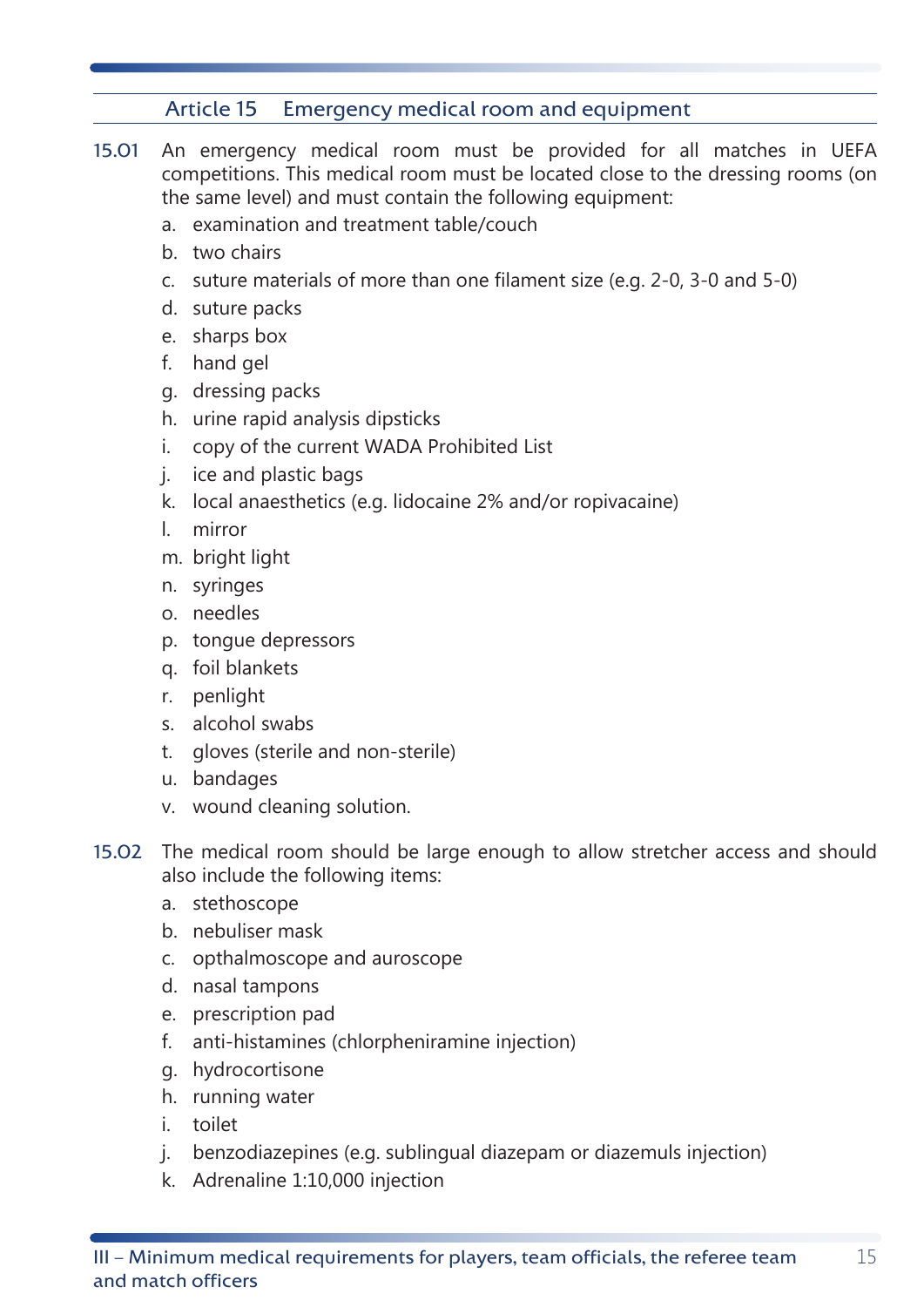- l. tooth transport container (medium)
- m. portable oxygen cylinder (minimum 15l/min. for 20 minutes).

#### Article 16 Pre-match information provision

- 16.01 The following information must be sent by the host club/association to the visiting team's medical staff and to the UEFA match delegate at least two weeks before a match:
	- a. contact details of the host club/association and stadium/hall medical staff, including at least:
		- i. the name and mobile telephone number of the pitchside emergency doctor;
		- ii. the name and mobile telephone number of the stadium/hall medical coordinator (if different from pitchside emergency doctor);
	- b. a stadium/hall map, clearly identifying:
		- i. the location of the ambulance for the sole use of players, team officials, the referee team and match officers;
		- ii. the emergency exit point from the pitch, tunnel and dressing room areas to the ambulance;
		- iii. the location of the medical room;
	- c. details of the emergency evacuation plan for serious injuries occurring in the pitch area on matchday (and matchday -1 where applicable);
	- d. contact details and address/location of the nearest hospital with accident and emergency facilities.
- 16.02 The host club/association should also indicate:
	- a. emergency contact names and phone numbers for all stadium/hall medical staff;
	- b. contact details of local surgeons and their associated specialities;
	- c. contact details of one representative from the host club/association who would be available to assist the visiting club/association with medical requirements once the team has left the host city (for example, if a visiting doctor had to remain with an injured player).

#### Article 17 Pre-tournament information provision

- 17.01 The host association must provide the UEFA match delegate, at least two weeks before the first match in any tournament, with the name and contact details of the tournament doctor, who must be:
	- a. a fluent English-speaker;
	- b. accommodated at the tournament headquarters or in the neighbourhood of the tournament for its duration;
	- c. available 24 hours a day, 7 days a week, from the date of the first team's arrival until the date of the last team's departure.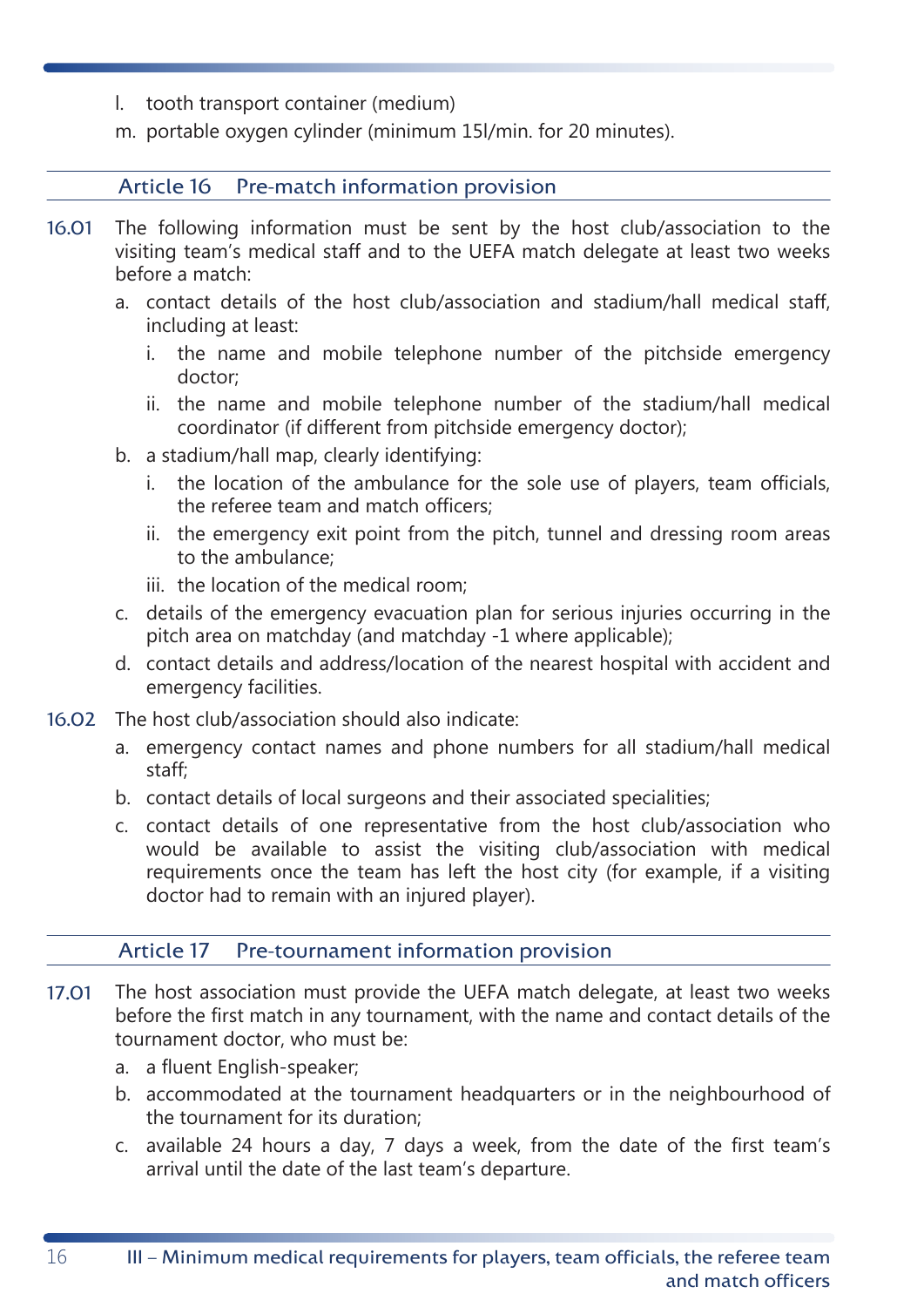- <span id="page-15-0"></span>17.02 A detailed plan must be issued to UEFA at least three months in advance of the tournament, providing information on the following for matches, training sessions, hotels and team excursions:
	- a. how medical incidents will be managed, including:
		- i. medical communication procedures between tournament medical staff and treatment facilities,
		- ii. responsibilities of key medical personnel at the tournament,
		- iii. emergency evacuation plans;
	- b. confirmation that teams will receive expedient treatment at all identified medical facilities, 24/7 (where applicable) for the duration of the tournament;
	- c. the names, locations, addresses and medical specialities of all identified treatment facilities, including emergency treatment facilities for all stadiums/ halls used in the tournament.
- 17.03 Such a plan must also contain the following:
	- a. procedures for importing medication into the host country;
	- b. immunisation status and requirements of the host country;
	- c. confirmation of all medical equipment to be provided at stadiums/halls.
- 17.04 Any such plan should also contain:
	- a. named contact staff at all identified medical facilities;
	- b. procedures for payment of medical services by the visiting associations;
	- c. details of the medical equipment provided at tournament hotels and training grounds;
	- d. the name of at least one English-speaking member of staff as the main contact at each identified medical facility.

#### Article 18 Other recommended equipment

18.01 The team doctor should bring his own emergency medical kit bag to all matches.

17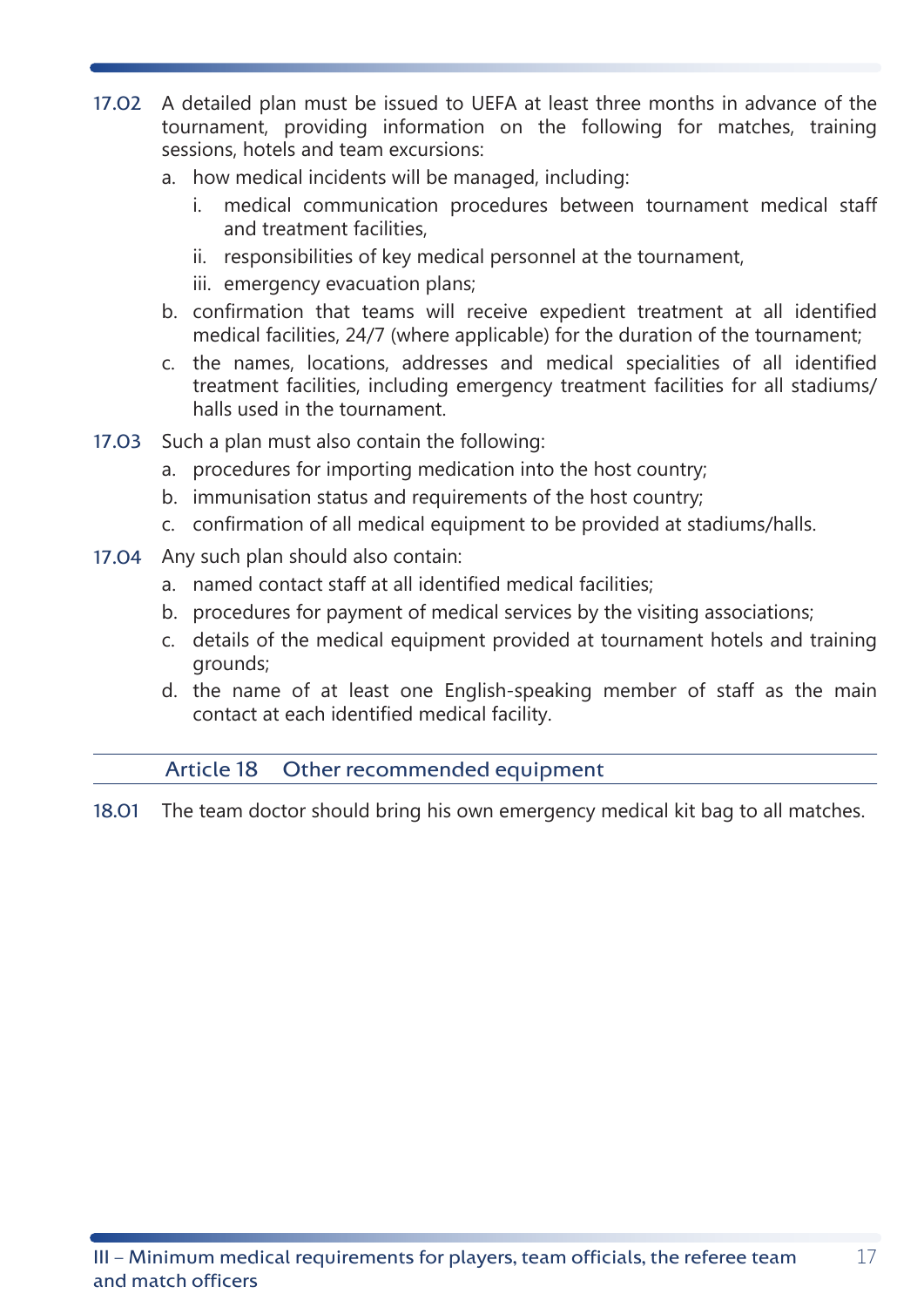## <span id="page-16-0"></span>IV – Final Provisions

#### Article 19 Disciplinary procedures

19.01 Any breach of these regulations may be penalised by UEFA in accordance with the *UEFA Disciplinary Regulations*.

Article 20 Authoritative version

20.01 If there is any discrepancy in the interpretation of the English, French or German versions of these regulations, the English version prevails.

Article 21 Adoption and entry into force

21.01 These regulations were adopted by the UEFA Executive Committee at its meeting on 13 May 2014 and come into force on 1 July 2014.

For the UEFA Executive Committee:

Michel Platini President

Gianni Infantino General Secretary

Turin, 13 May 2014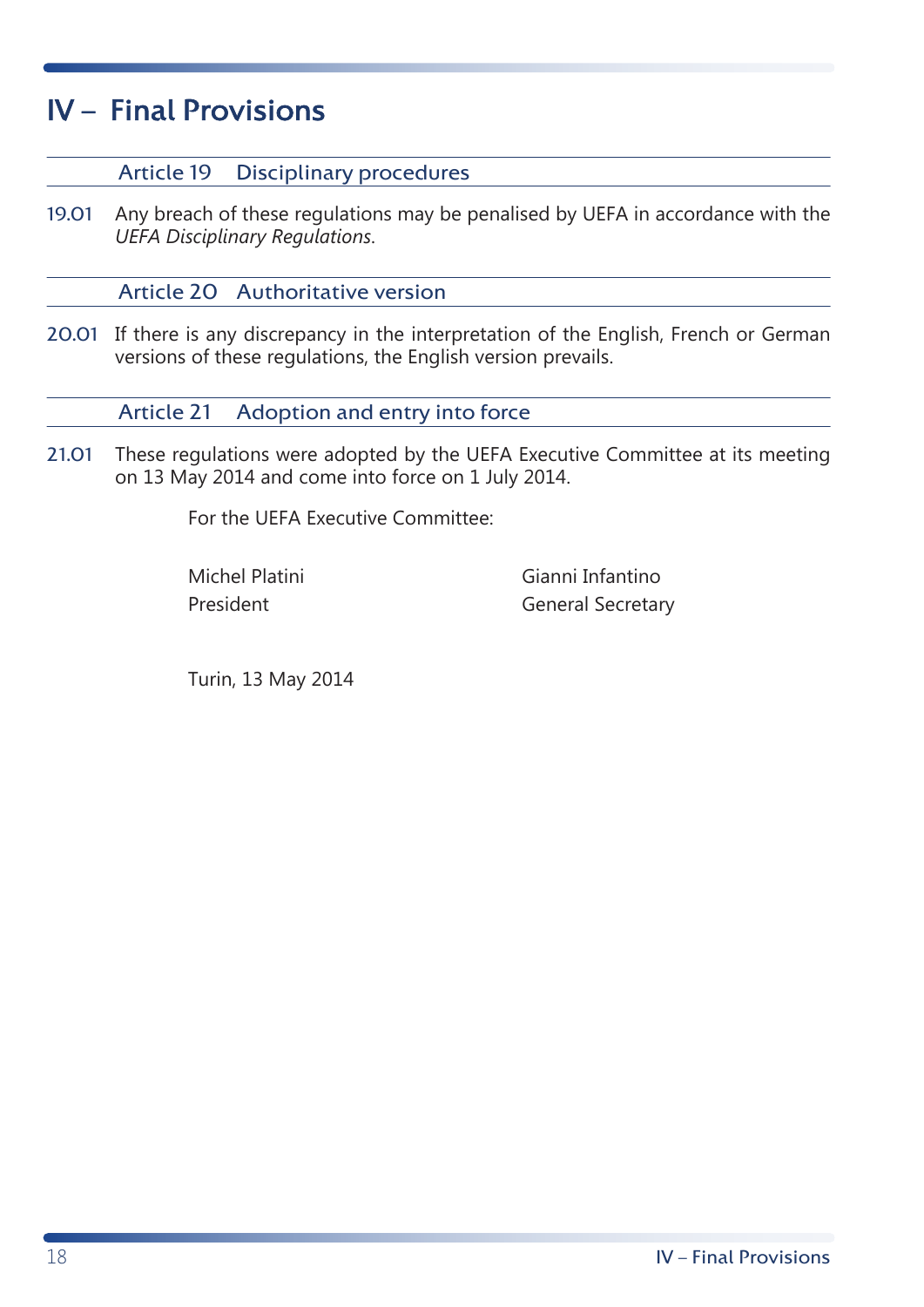# <span id="page-17-0"></span>Index

### A

| Advanced life support ambulance 5  |  |
|------------------------------------|--|
|                                    |  |
|                                    |  |
|                                    |  |
|                                    |  |
| Automated external defibrillator 5 |  |

## C

|--|--|--|

## D

| Disciplinary procedures18 |  |
|---------------------------|--|

## E

| Emergency medical room 15             |  |
|---------------------------------------|--|
|                                       |  |
| F                                     |  |
|                                       |  |
| н                                     |  |
|                                       |  |
|                                       |  |
|                                       |  |
| Implementation in UEFA competitions 7 |  |
| L                                     |  |
|                                       |  |
|                                       |  |
| м                                     |  |
| Magnetic resonance imaging 5          |  |
| Medical examination of players 7, 8   |  |
| Minimum medical requirements 11       |  |
|                                       |  |
|                                       |  |
| $\Omega$                              |  |
|                                       |  |
| Orthopaedic examination 10            |  |
| Other recommended equipment17         |  |
| P                                     |  |
|                                       |  |
|                                       |  |
| Pitchside emergency doctor5           |  |

| Pitchside medical equipment 11 |  |
|--------------------------------|--|
|                                |  |
| Pre-tournament information 16  |  |

### R

|  | Radiological examination10 |  |  |
|--|----------------------------|--|--|
|--|----------------------------|--|--|

### S

| Stadium/hall medical coordinator5   |  |
|-------------------------------------|--|
| Stand on one leg eyes closed test 5 |  |

### T

|  | Therapeutic use exemption (TUE) 5 |  |  |
|--|-----------------------------------|--|--|
|--|-----------------------------------|--|--|

### U

|--|--|--|--|